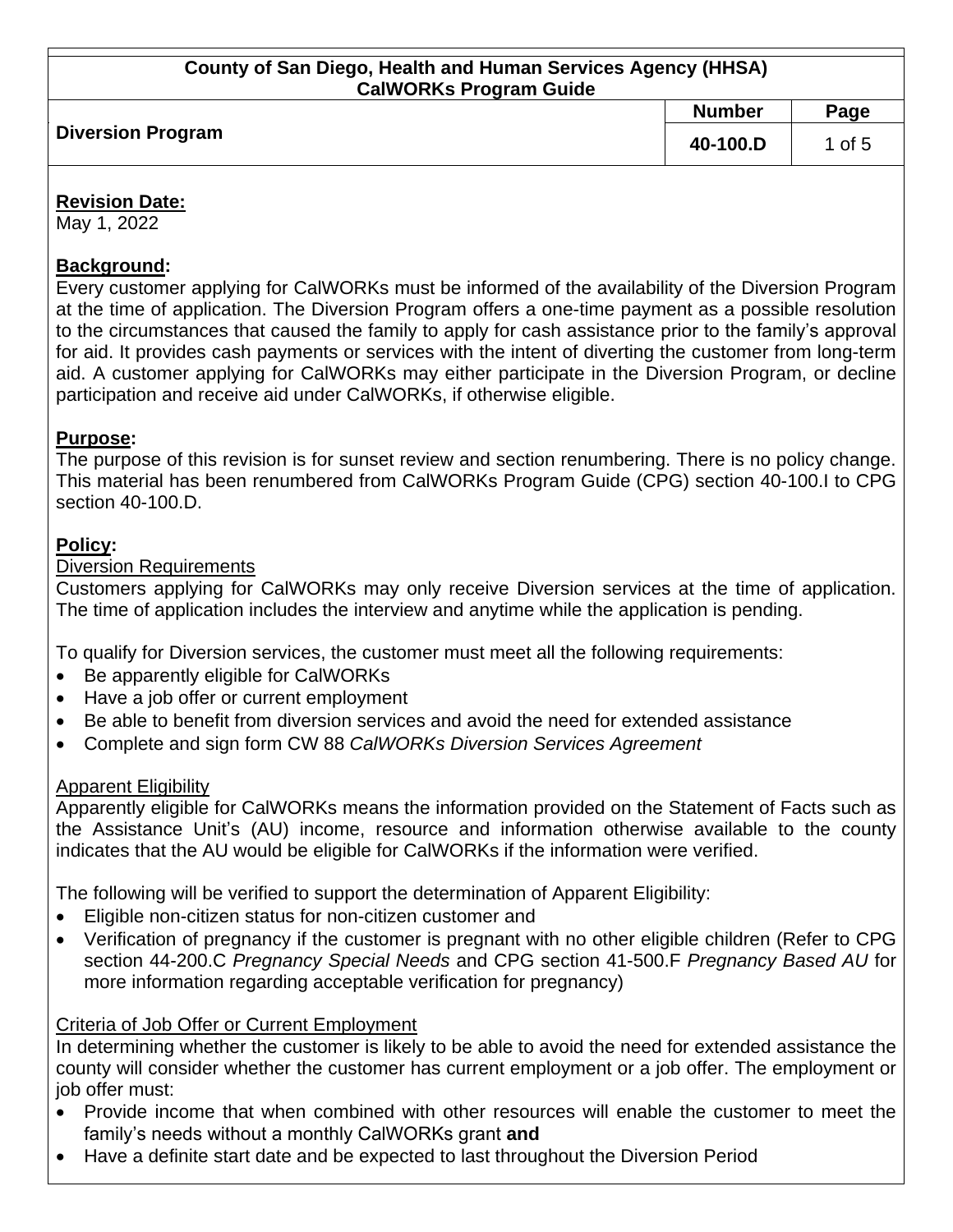#### **County of San Diego, Health and Human Services Agency (HHSA) CalWORKs Program Guide**

|                          | <b>Number</b> | Page   |
|--------------------------|---------------|--------|
| <b>Diversion Program</b> | 40-100.D      | 2 of 5 |

#### Customer's Right to Choose

If the customer has been determined to be a suitable candidate for the Diversion Program, the customer will be informed of this option. The customer has the right to accept or reject the Diversion Program option. The one-time payment is intended to cover the family's specific need(s) in lieu of ongoing CalWORKs assistance. If the customer chooses to receive a Diversion payment in lieu of receiving aid, the CalWORKs application will be denied, when the Diversion payment is authorized.

#### Customers Not Eligible for Diversion

The following customers are considered ineligible for Diversion payments:

- Non-needy caretaker relatives
- Supplemental Security Income (SSI) recipients
- Timed out individuals
- Individuals convicted of fraud
- Other customers who are not 'apparently eligible', such as but not limited to non-residents, fleeing felons, undocumented non-citizens, sanctioned individuals, etc.

**Note:** A customer convicted in state or federal court, after December 31, 1997, of a drug related felony, is ineligible for CalWORKs from the date of conviction up to March 31, 2015. Effective April 1, 2015, the prohibition from receipt of CalWORKs for these individuals was repealed.

## Expenses Not Covered

Diversion payments must not be made for the following:

- Employer's background investigation pending an offer of a job, or for background checks
- Traffic tickets, parking tickets, or other penalties
- Start-up costs of self-employment
- Firearms/weapons

**Note:** The program may pay for some costs involved in continuing a self-employment business that has established a record of success.

#### Expenses Covered

The Family Resource Center (FRC) management may authorize payments above the dollar limits listed below provided the total payment does not exceed the equivalent of three months of the Maximum Assistance Payment (MAP) for the AU. Documentation of unusual circumstances and need is required.

| <b>Expense</b>        | <b>Description</b>                                                                                                                                                                                                                                                                                                                                                                                                                                         | <b>Max Amount</b> |
|-----------------------|------------------------------------------------------------------------------------------------------------------------------------------------------------------------------------------------------------------------------------------------------------------------------------------------------------------------------------------------------------------------------------------------------------------------------------------------------------|-------------------|
| <b>Rent/Utilities</b> | • Rent/utility deposits, to stabilize a family situation.   Actual cost*<br>Utilities include gas, electric, propane and water<br>Back rent to prevent eviction, and to cover utility<br>payments in arrears to avoid utility shutoff or to<br>assure restoration of utility service<br>• Rental/utility deposits for relocation within the county<br>when distance between residence and employment<br>prior to the move is at least 35 miles one-way, or |                   |
|                       |                                                                                                                                                                                                                                                                                                                                                                                                                                                            |                   |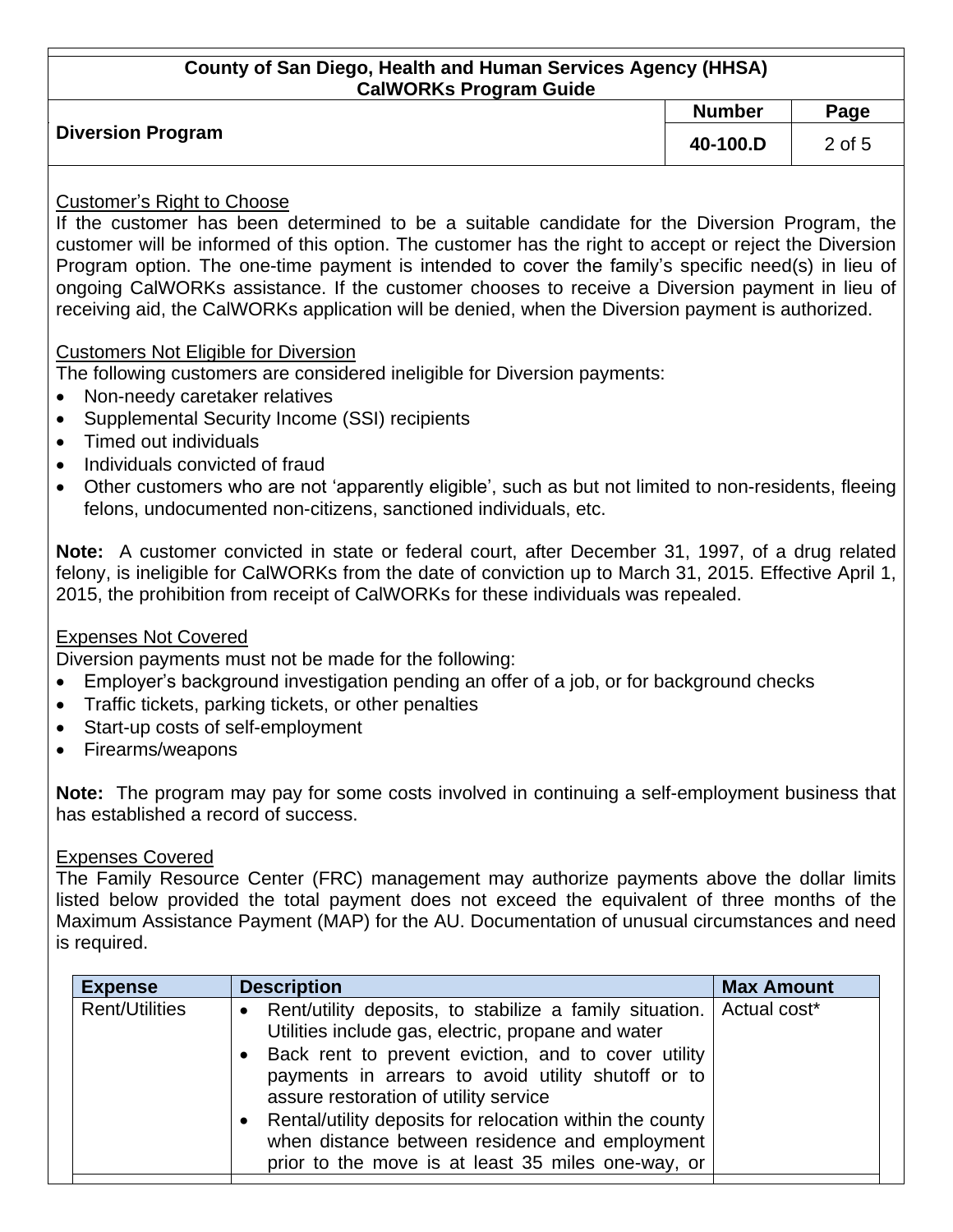# **County of San Diego, Health and Human Services Agency (HHSA)**

| <u>UUUIII) UI JAII DIEYU, HEAIIII AHU HUMAH JEHTICES AYEHUY (HIHAA)</u><br><b>CalWORKs Program Guide</b> |               |        |
|----------------------------------------------------------------------------------------------------------|---------------|--------|
|                                                                                                          | <b>Number</b> | Page   |
| <b>Diversion Program</b>                                                                                 | 40-100.D      | 3 of 5 |
| $\sim$ 1 $\sim$<br>$\sim$ $\sim$                                                                         |               |        |

|                       | residence is in a remote area that would require a         |                     |
|-----------------------|------------------------------------------------------------|---------------------|
|                       | trip on public transportation of two hours or more,        |                     |
|                       | including transfers                                        |                     |
| Child care            | Funds for child care while the individual is waiting to be | <b>Actual Cost*</b> |
|                       | accepted in Stage 2 or Stage 3 child care.                 |                     |
| Transportation        | Cash for gas or mass transit passes. Private vehicles      | \$75                |
|                       | must be owned by the customer and be required as a         |                     |
|                       | condition of employment (or if no public transportation is |                     |
|                       | available), the customer must have a valid CA Driver       |                     |
|                       | License.                                                   |                     |
| Vehicle Repair        | Repairs to a vehicle owned and used by the customer        | Actual Cost*        |
|                       | (required as a condition of employment or if no public     |                     |
|                       | transportation is available). Includes: tires, batteries,  |                     |
|                       | smog checks, etc.                                          |                     |
| Clothing              | Uniforms<br>$\bullet$                                      | \$100               |
|                       | Special shoes (work, nursing)<br>$\bullet$                 | \$75                |
|                       | Office Attire (including shoes)<br>$\bullet$               | \$100               |
| <b>Tools</b>          | Tools required as a condition of employment and            | <b>Actual Cost*</b> |
|                       | needed for the job - estimate is required.                 |                     |
| Licenses/Health       | Licenses needed to obtain or retain employment.            | <b>Actual Cost*</b> |
| Cards                 |                                                            |                     |
|                       | Note: Driver Licenses are not included except when         |                     |
|                       | renewing a license to obtain or retain employment.         |                     |
| <b>Union Dues</b>     | Initial membership fees if mandated to join a union as a   | <b>Actual Cost*</b> |
|                       | condition of employment.                                   |                     |
| Immigration           | replacement of<br>immigrant<br>for<br>registration<br>Fees | <b>Actual Cost*</b> |
| Documentation         | documentation, issued by United States Citizenship and     |                     |
|                       | Immigration Services (USCIS) or the U.S. Consulate,        |                     |
|                       | required in obtaining employment.                          |                     |
| Medical               | Medical test/physicals not covered by Medi-Cal and         | Actual Cost*        |
| <b>Tests/Services</b> | required as a condition of employment                      |                     |
|                       | Can cover hearing aids, glasses, etc.<br>when not          |                     |
|                       | covered by Medi-Cal and needed for employment              |                     |
| Stoves/               | A stove and/or refrigerator needed to stabilize the family | \$250 each          |
| refrigerators         | living situation.                                          |                     |

**\*** Actual Cost is granted up to the MAP of AU multiplied by three.

## Diversion Period

The Diversion Period is determined by dividing the value of the Diversion payment by the appropriate MAP level for the 'apparently eligible' AU at the time of the initial application. Partial months are not counted when determining the Diversion Period.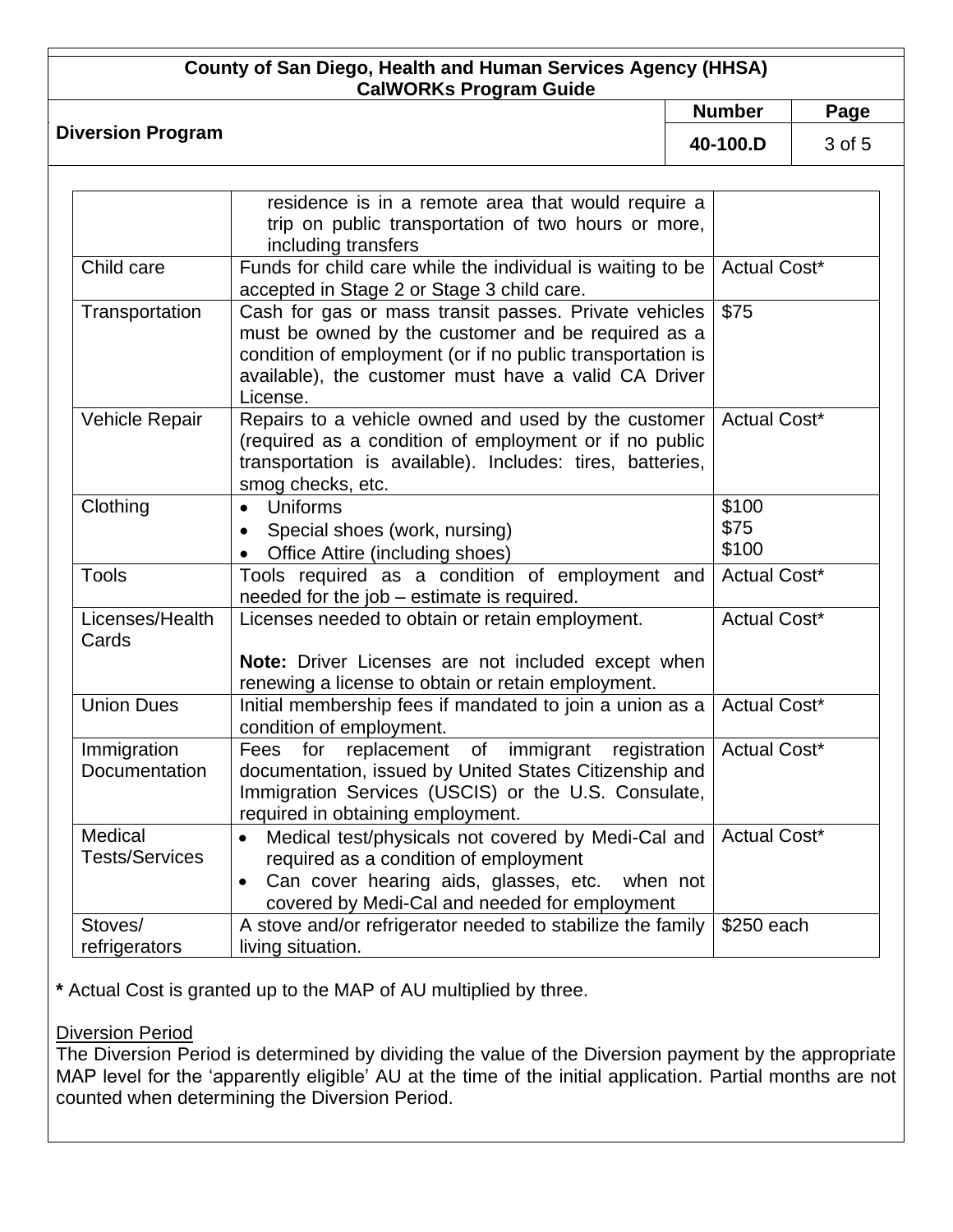#### **County of San Diego, Health and Human Services Agency (HHSA) CalWORKs Program Guide**

|                          | <b>Number</b> | Page   |
|--------------------------|---------------|--------|
| <b>Diversion Program</b> | 40-100.D      | 4 of 5 |
|                          |               |        |

- Diversion payments are limited to once every 12 months (including Diversion payments from other counties)
- Diversion payments are limited to the equivalent of 3 months of the MAP for the AU

## CalWORKs Application/Reapplication for Diversion Recipients

When the customer applies for CalWORKs after receiving Diversion services, the customer is considered a new applicant and the begin date of aid rules will apply. Refer to CPG section 40-100.A *Application Process* for more information.

| If the former Diversion Then<br>recipient applies<br>for<br>CalWORK |                                                                                                                                                                                                                                      |
|---------------------------------------------------------------------|--------------------------------------------------------------------------------------------------------------------------------------------------------------------------------------------------------------------------------------|
| Within the Diversion Period                                         | The AU has two options:                                                                                                                                                                                                              |
|                                                                     | To allow the county to recoup the entire Diversion payment<br>amount through a 10% CalWORKs grant reduction, or<br>Count the entire determined Diversion Period against the<br>$\bullet$<br>applicant's 48-month CalWORKs time limit |
| After the Diversion Period                                          | Only one month is counted towards the 48-month CalWORKs<br>time limit and no repayment of the Diversion services must be<br>required.                                                                                                |

## Out-of-State Diversion

Diversion income received from out-of state is considered a nonrecurring lump sum payment. Nonrecurring lump sum payments are treated as income in the month received and treated as property in subsequent months, per CPG section 44-100.M *Treatment of Income.*

Any Diversion income received from out-of-state cannot count against the CalWORKs 60-Month time limit, however, coordination with the other states is required to ensure that the correct number of months of Temporary Assistance for Needy Families (TANF) time on aid is counted.

## **Procedure:**

Processing Guide 40-100.D1

## **Other Program Impacts:**

CalFresh Program Guide 63-224 Income Exclusions Medi-Cal Program Guide 10.03.01L CalWORKs Diversion Payments, 09.06.01 Personal Property

## **References:**

EAS 81-200, 40-129, 42-302 ACL No. 97-68, 14-100